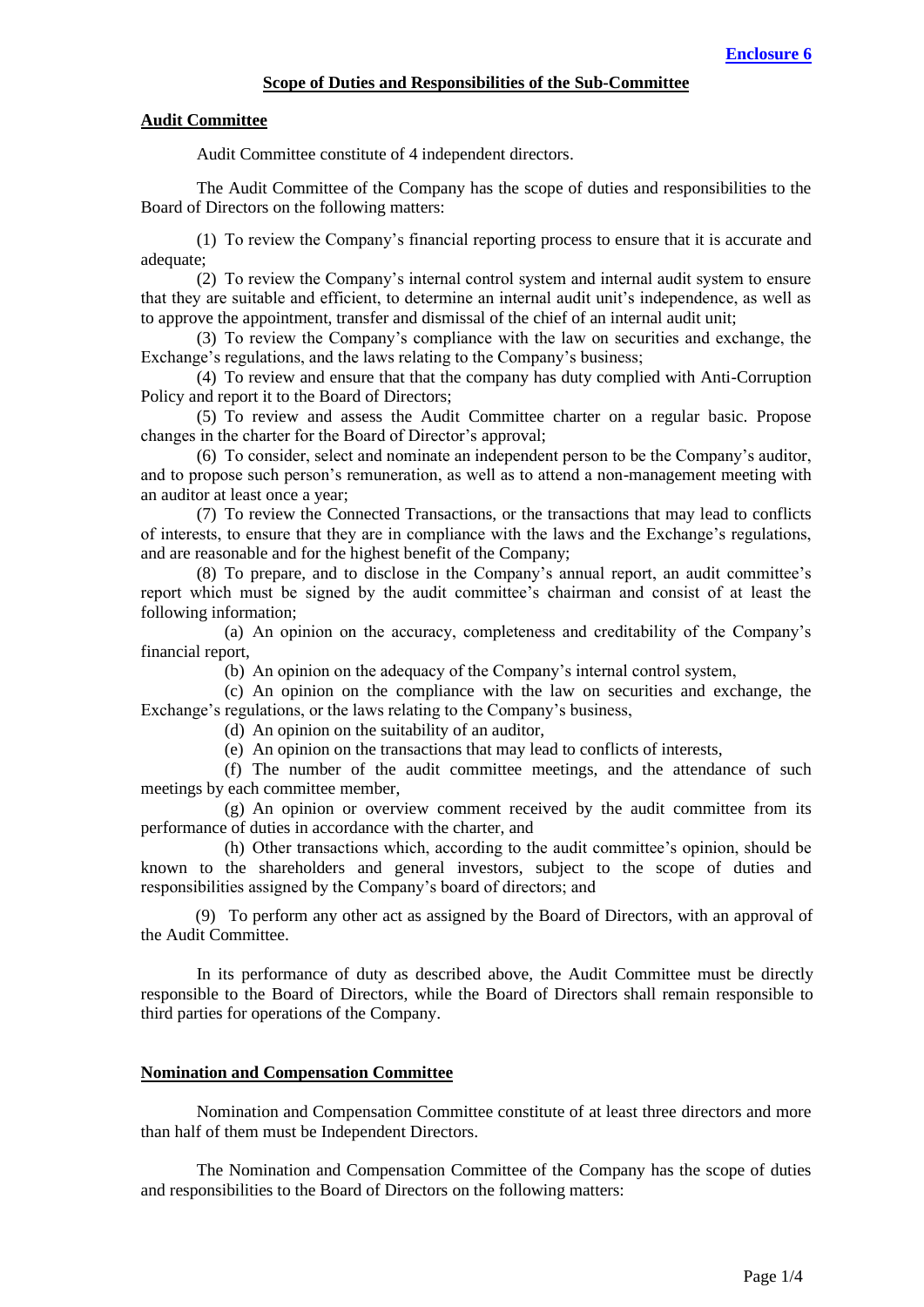#### **Scope of Duties and Responsibilities of the Sub-Committee**

(1) Nomination;

(a) Determine structure and composition of the Company's Board of Directors with regard to each director's qualification relating to skills, experiences and specialties that are suitable for the business and vision on a long term basis, as well as qualification as prescribed by laws and regulations of regulating agencies including the Office of the Securities and Exchange Commission, etc. Review current structure of the Board to ensure that it is suitable for the Company's strategic needs, and propose guidelines for improvement,

(b) Consider qualification of person who will serve as independent director, and ensure that such independence is in accord with the criteria as specified by the Office of the Securities and Exchange Commission at minimum,

(c) Establish policies, criteria and methods for the nomination of Company's Board of Directors, subcommittee, Chairman of Executive Board, managing director, chief operating officer, and senior executives,

(d) Recruit, select and nominate qualified person to replace director who vacates office by rotation and/or fill any vacant and/or additional position, and screen and verify name list of persons being nominated as directors, with related agencies, to ensure that they are not blacklisted or repealed from the name list that has been prepared by those agencies,

(e) Establish director development plan in order to enhance knowledge of existing and new directors on the Company's business, rules and duties of directors, regulations or laws relating to the Company's business, etc.

(f) Determine criteria and methods for performance assessment of the Company's Board of Directors, subcommittee, Chairman of Executive Board, managing director, chief operating officer, and senior executives, in order to propose for approval of the Company's Board of Directors' meeting,

(g) Establish Succession Plan for the preparedness of any successors in the event that the Chairman of Executive Board, managing director, chief operating officer, and senior executives retire or could not perform their duties for the continuity of the Company's administration,

(h) Other operations as assigned by the Company's Board of Directors relating to the nomination.

# (2) Determination of Remuneration;

(a) Determine policies, formats and criteria on the determination of remuneration for the Company's directors, subcommittee, Chairman of Executive Board, managing director, chief operating officer, and senior executives, and review suitability of existing criteria in order to propose for approval of the Company's Board of Directors and/or shareholders' meeting, as the case may be,

(b) Determine suitable remuneration of each category including monetary or nonmonetary remuneration on an individual basis in order to remunerate and motivate people who have been contributing to the Company's success by considering the suitability with duties and responsibilities, and procedures of other companies in the same industry, as well as the Company's overall operation, in order to propose for the Company's Board of Directors' consideration and approval of shareholders' meeting,

(c) Report policies, principles and rationales for the determination of remuneration for directors and executives in accordance with the Stock Exchange's requirements, by disclosing in the Company's Annual Information Form (Form 56-1) and annual report,

(d) Determine bonus and annual pay raise based on the Company's overall operation,

(e) Consider and grant approval in the event that the Company will allocate warrants to directors and executives and/or subsidiaries exceeding 5% of all warrants, and determine name list and number of warrants to be allocated to directors and employees exceeding 5%, provided that the laws, notifications and regulations relating to these matters shall be complied with,

(f) Consider and determine structure of salary and other benefits of the Company,

(g) Other operations as assigned by the Company's Board of Directors relating to the determination of remuneration as specified by the Company's Board of Directors.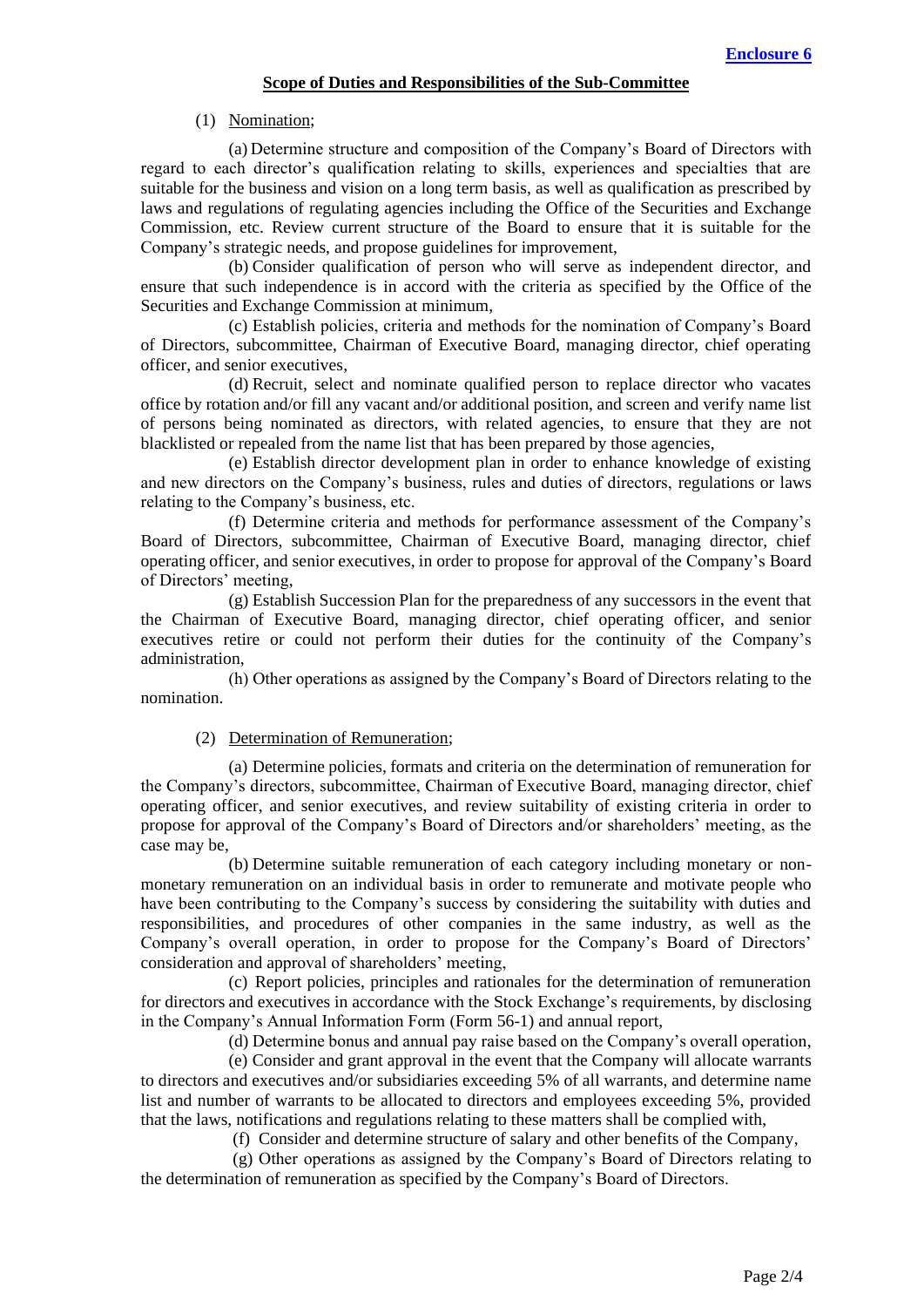### **Risk Management Committee**

Risk Management Committee constitutes of at least three directors and one of them must be Independent Directors.

The Risk Management Committee of the Company has the scope of duties and responsibilities to the Board of Directors on the following matters:

(1) Establish strategies, policies and framework for risk management, as well as risk management system, and establish risk management standards as guidelines for various units in the Company;

(2) Acknowledge and offer feedback on the Company's direction on risk management;

(3) Monitor, inspect, analyze and review action plan in accordance with risk management framework on a regular basis in order to respond to ongoing changes;

(4) Review and offer feedback in order to minimize and manage risk in acceptable level; (5) Supervise to ensure that risk management measures are communicated and implemented throughout the organization, and support and promote timely and appropriate risk reporting;

(6) Coordinate and exchange information with Audit Committee and internal auditing unit in the Company with regard to significant risks;

(7) Other operations as assigned by the Company's Board of Directors relating to risk management.

# **Corporate Governance Committee**

Corporate Governance Committee constitutes of at least three directors and more than half of them must be Independent Directors.

The Corporate Governance Committee of the Company has the scope of duties and responsibilities to the Board of Directors on the following matters:

(1) Determine and review policies and criteria according to corporate governance principles, including requirements related to the business code of conduct as well as anticorruption measures to apply such principles to use in formulating the Company's regulations in alignment with the principles of good corporate governance for directors, executives, and employees of the Company.

(2) Supervise to prepare the Company's policies, goals, strategies, and framework for sustainable development operations and the Company's social, community, and environmental activities, along with giving opinions and offering advice related to such matters, including reviewing the implementation on corporate governance and sustainable development to present to the Board of Directors as appropriate.

(3) Oversee policies and practices related to sustainable development and good corporate governance to be formulated according to rules consistent with international standards by covering the Company and/or its subsidiaries as appropriate as well as supervising and monitoring compliance with such policies and guidelines.

(4) Supervise, review, suggest, give advice, promote and support to lead to compliance with good corporate governance principles and sustainable development, including creating understanding and participation of personnel at all levels of the Company in carrying out various actions to have practical results in the same direction.

(5) Regularly review and update policies on good corporate governance and sustainable development to comply with the guidelines of the regulatory agencies to present and recommend to the Board of Directors.

(6) Consider and approve the strategies, screening activities for society, community and environment according to the Company's policy to present to the Board of Directors, including monitoring the progress of the implementation of such activities.

(7) Encourage the Board of Directors and employees to participate in the operation under the policies for society, community, and environment of the Company.